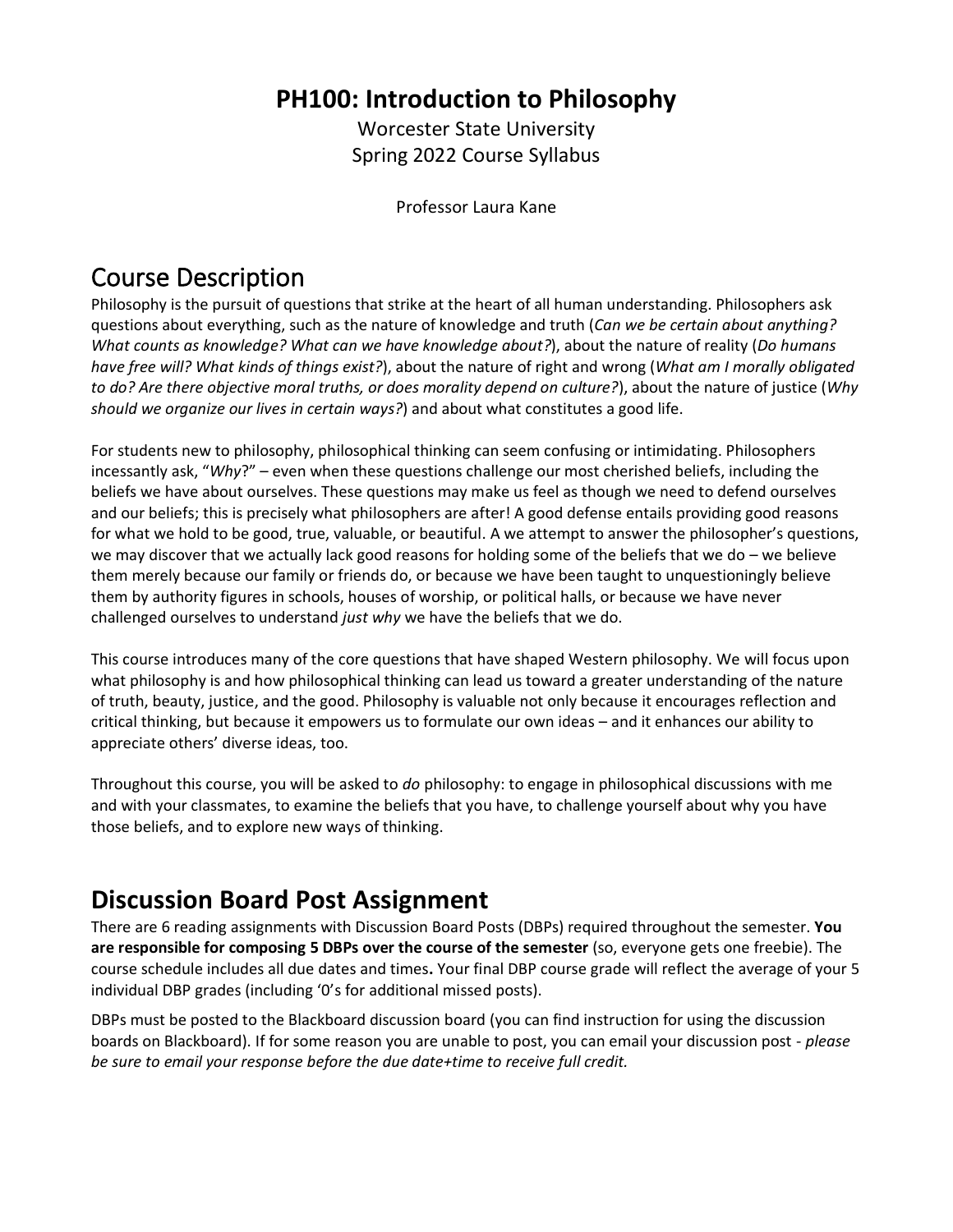Late DBPs will be accepted. A 10% penalty will be applied for every 24-hour period that elapses after the specified due date and time. Make-ups of missing posts (beyond the 10-day lateness period per post) will not be accepted.

**The required composition of your discussion board post is as follows** *(please see note below the grading rubric for special Week 6 instructions)***:** 

- **IDENTIFY** what you believe to be the most important part of the reading assignment, *in your own words*, in 2–3 sentences. This can be a summary of what you believe to be the **main thesis** provided by the author (this can also be thought of as the *main conclusion* the author reaches), or a **controversial assumption**  grounding the author's position (for instance, some belief the author mentions that guides much of their thinking).
- **EXPLAIN** the reasoning behind your selection in 3–4 sentences: *Why have you chosen X as the main thesis offered by the author? Why is this particular assumption controversial?* Think about this section as providing **reasons** for *your* conclusion that *X* is the main thesis. You should use examples from the article to help make your case.
- **COMPARE** this reading to another reading we have covered in the course. In 2–3 sentences, **examine** the **similarity** between this reading and another (perhaps both authors reach the same conclusion, or share similar reasoning), or **examine** the **difference** between this reading and another (you can point to differences in the main theses, or differences in reasoning, and so on).
- **EVALUATE** the reading in 2–3 sentences. *Do you find the author's argument plausible/implausible? Persuasive/unpersuasive? Why?* Be sure to **justify** your evaluation by providing reasons that support your evaluation.

**FORMULATE** a **question** for your classmates. This can be a question to kick off discussion (for instance, you can ask about how the author's argument might apply to something in your peers' lives), or a question about something you found unclear in the reading (for instance, you can ask a classmate to explain a concept, a term, or to clarify an example that you may have struggled with). *Be specific! Vague questions (such as, "did you like this reading?") can be difficult to answer meaningfully.* 

| Requirement                                                       | Incomplete / Does<br>not Meet<br><b>Expectations</b><br>$0 - 1$ (1=50)                                                                    | <b>Minimally Meets</b><br>Expectations<br>$2(2=72)$                                                                                                                  | <b>Meets</b><br>Expectations<br>$3(3=88)$                                                                                            | <b>Exceeds</b><br>Expectations<br>$4(4=100)$                                                                                                                                    |
|-------------------------------------------------------------------|-------------------------------------------------------------------------------------------------------------------------------------------|----------------------------------------------------------------------------------------------------------------------------------------------------------------------|--------------------------------------------------------------------------------------------------------------------------------------|---------------------------------------------------------------------------------------------------------------------------------------------------------------------------------|
| Summary<br>(of important<br>part of<br>reading)                   | Summary is missing or<br>incomplete $(0)$ /<br>Summary does not<br>reference anything<br>specific from the reading<br>assignment (1)      | Summary vaguely<br>references the reading<br>assignment, but does<br>not indicate that the<br>student engaged with<br>the reading assignment<br>in a substantive way | Summary clearly<br>references the reading<br>and attentively<br>summarizes the<br>student's selection from<br>the reading assignment | Summary clearly<br>references the reading;<br>summary completely and<br>clearly outlines the<br>student's selection while<br>connecting the selection<br>to the reading overall |
| Explanation<br>of Summary<br>(reason for<br>summary<br>selection) | Explanation of summary<br>is incomplete or missing<br>$(0)$ / Explanation of<br>summary does not<br>logically connect to<br>summary $(1)$ | Explanation is not<br>sufficiently motivated;<br>examples used do not<br>make the summary any<br>clearer (may be<br><i>irrelevant</i> )                              | Explanation of summary<br>is mostly clear and<br>accurate; explanation<br>indicates student's<br>reasoning                           | Explanation of summary<br>is relevant, accurate, and<br>clearly indicates<br>student's reasoning;<br>explanation expands<br>upon summary in<br>insightful way                   |

Team discussion board posts will be graded on a scale of  $0 - 4$  (0=0; 1=50; 2=72; 3=88; 4=100) as follows: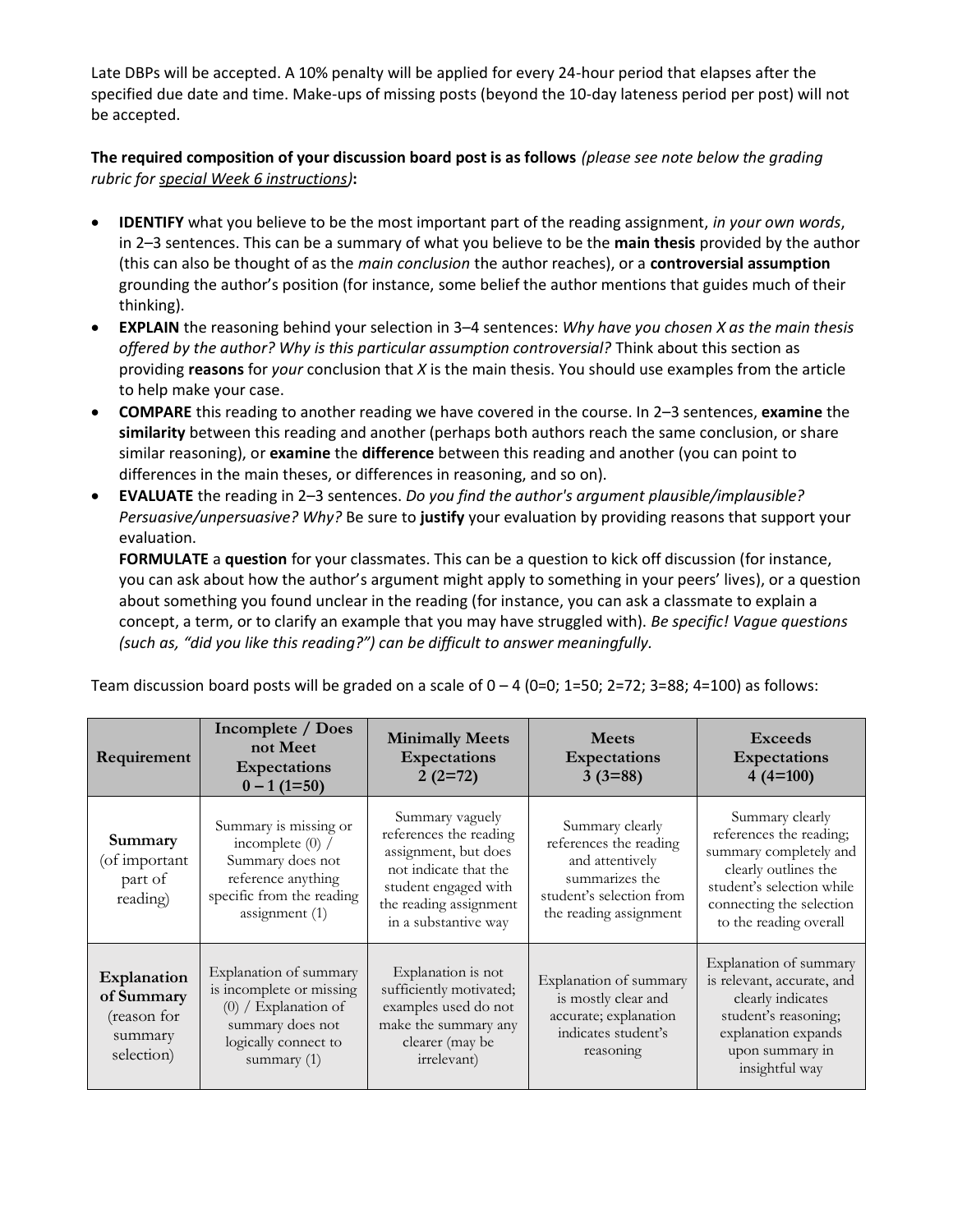| Analysis<br>(comparison<br>to other<br>reading) | Analysis is incomplete or<br>missing $(0)$ / Analysis is<br>too vague to discern any<br>connection to other<br>reading $(1)$                      | Connection to other<br>reading is perfunctory<br>or irrelevant                                                                              | Connection to other<br>reading is clear and well-<br>motivated, but may not<br>be comprehensive | Connection to other<br>reading is clearly<br>articulated, well-<br>motivated, and<br>comprehensive                                            |
|-------------------------------------------------|---------------------------------------------------------------------------------------------------------------------------------------------------|---------------------------------------------------------------------------------------------------------------------------------------------|-------------------------------------------------------------------------------------------------|-----------------------------------------------------------------------------------------------------------------------------------------------|
| Assessment<br>(evaluation of<br>reading)        | Assessment is<br>incomplete or missing<br>$(0)$ / Assessment does<br>not include any relevant<br>or clear reasons for<br>student's evaluation (1) | Assessment is generic<br>in character, does not<br>indicate that student<br>has engaged with<br>implications of the<br>author's argument(s) | Assessment is well-<br>motivated and provides<br>relevant reasons for<br>student's evaluation   | Assessment is well-<br>motivated and insightful;<br>student provides clear,<br>comprehensive, and<br>relevant reasons for their<br>evaluation |
| Question<br>question for<br>teammates)          | Question is missing $(0)$<br>or incomplete (1)                                                                                                    | Question is too vague<br>or general to motivate<br>responses                                                                                | Question is clear and<br>specific to motivate<br>discussion                                     | Question is insightful<br>and asks students to<br>engage with reading in<br>novel way                                                         |

### **Week 6 Discussion Board Post Instructions**

The discussion board post for Week 6, *Fake New or Echo Chambers?*, is a bit different, but will count as one of your five DBPs. For this assignment, you will draft a discussion board post that compares Nguyen's and Lackey's different takes on the root cause of our current environment of misinformation:

In your post, please discuss whether Lackey's account of *fake news* or Nguyen's account of *echo chambers* is the more accurate explanation for our current misinformation environment. Be sure to provide at least 2 – 3 reasons in favor of your selected theory, and at least one reason that argues against the theory you find less accurate/persuasive. The reasons should be taken from the readings, and may connect to your own examples (using examples/arguments from the readings, put into your own words, is also acceptable).

## **Discussion Replies Assignment**

There are 6 discussion replies required throughout the semester (one reply for each Discussion Board Post due). **You are responsible for composing 5 discussion replies over the course of the semester** (so, everyone gets one freebie). Your final discussion replies course grade will reflect the average of your 5 individual reply grades (including '0's for additional missed replies).

Try to think of your reply as a way to build upon what your classmate has written, to help others understand the readings (provide helpful examples, highlight portions of the reading that you believe reflect your classmate's post, etc.), or as a way to offer different interpretations of the reading, or to connect the reading to current events, other classes, etc.

#### **Each discussion reply must satisfy the following criteria:**

- 1. The focus of the reply must relate **either** (a) to the question posed by a student in their discussion post, or (b) directly to the content of a student's discussion post, or (c) directly to the content of another student's reply on a discussion post.
- 2. Try to think of your reply as a way to deepen engagement with our readings (by making new connections to other course materials, current events, or anecdotal experiences) and/or to help others understand the readings (by using examples or analogs that can clarify concepts or arguments). To this end, you should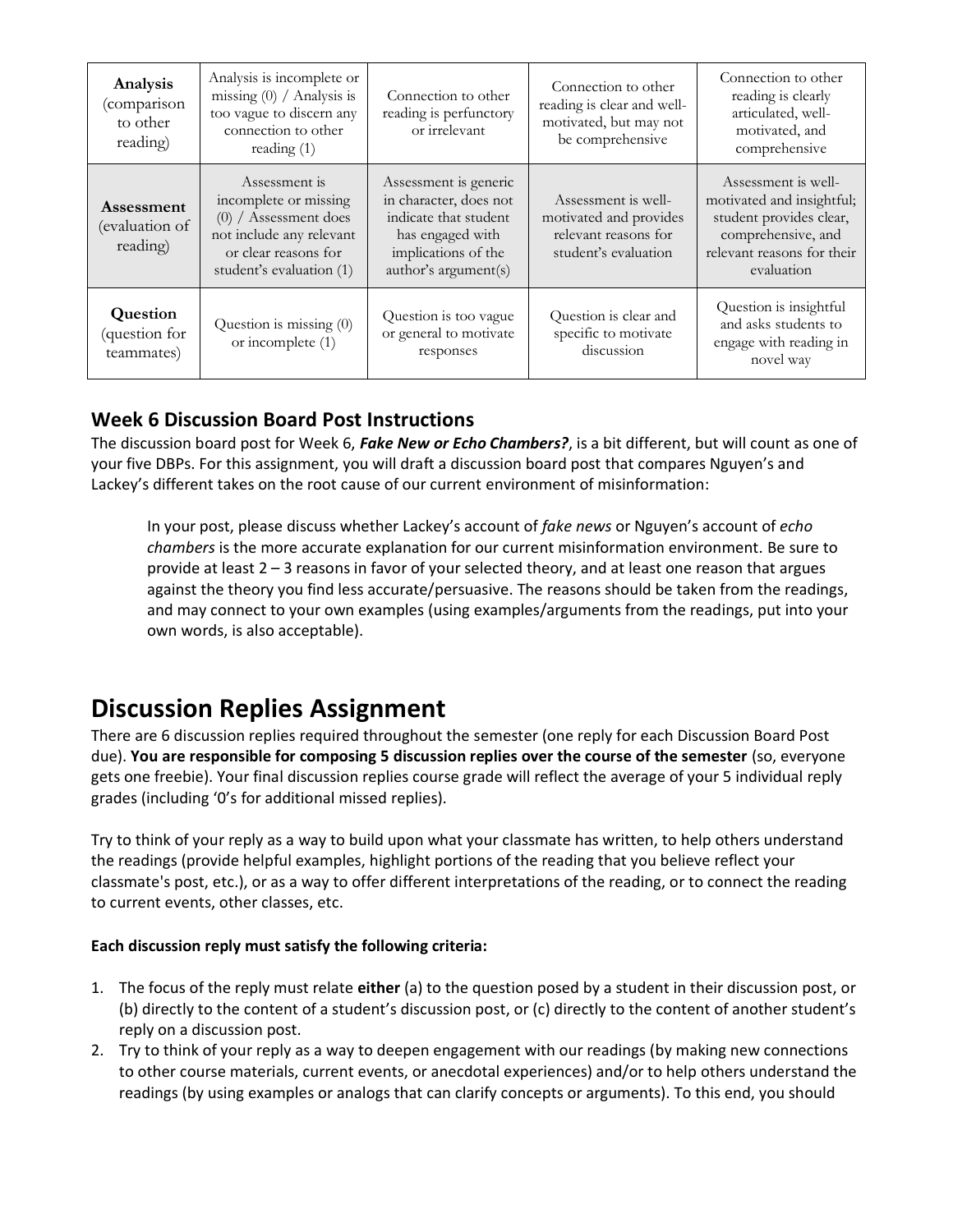provide helpful examples, highlight portions of the reading that you believe reflect your Teammate's post, or offer a counterpoint.

3. Replies should be roughly **175-225 words** in length.

Each reply will be graded on a scale of 0-4 (0=0, 1=50; 2=70; 3=88; 4=100):

- **0:** No reply submitted.
- **1:** The reply **does not relate to either** (a) the question posed by a student in their discussion post, or (b) directly to the content of a student's discussion post, or (c) directly to the content of another student's reply on a discussion post
- **2:** The reply relates to **either** (a), (b), or (c), but **does not** provide examples, highlight portions of the reading that you believe reflect your Teammate's post, or offer a counterpoint.
- **3:** Reply satisfies all criteria **except** length (the reply length is too short or too long)
- **4:** Reply satisfies all criteria

Late discussion replies will be accepted. A 10% penalty will be applied for every 24-hour period that elapses after the specified due date and time. Make-ups of missed replies (i.e., by posting more than one reply for a later reading assignment) will not be accepted. Only one reply will be graded per week.

## Course Reading Schedule

| <b>Week</b>                                                       | <b>Readings and Activities</b>                                                                                                             |  |  |
|-------------------------------------------------------------------|--------------------------------------------------------------------------------------------------------------------------------------------|--|--|
| <b>Week 1: Introduction</b>                                       | To Read: The Syllabus and informational documents on Blackboard.<br>To Read: Monroe Beardsley & Elizabeth Beardsley, "What Is Philosophy?" |  |  |
| Week 2: Epistemology:<br>What can we know?<br>How can we know it? | To Read: Descartes, Meditations on First Philosophy, Meditation One and<br><b>Meditation Two</b>                                           |  |  |
| Week 3: Epistemology:<br>What can we know?<br>How can we know it? | To Read: David Hume, An Enguiry Concerning Human Understanding, Section II,<br>"Of the Origin of Ideas" (Parts I & II)                     |  |  |
| Week 4: Epistemology:<br>What can we know?<br>How can we know it? | To Read: Lorraine Code, "Taking Subjectivity into Account"                                                                                 |  |  |
| Week 5: Epistemology:<br>What can we know?<br>How can we know it? | To Read: Briana Toole, "From Standpoint Epistemology to Epistemic Oppression"                                                              |  |  |
| Week 6: Trust &<br>Conspiracy                                     | To Read: Annette Baier, "Trust and Antitrust"                                                                                              |  |  |